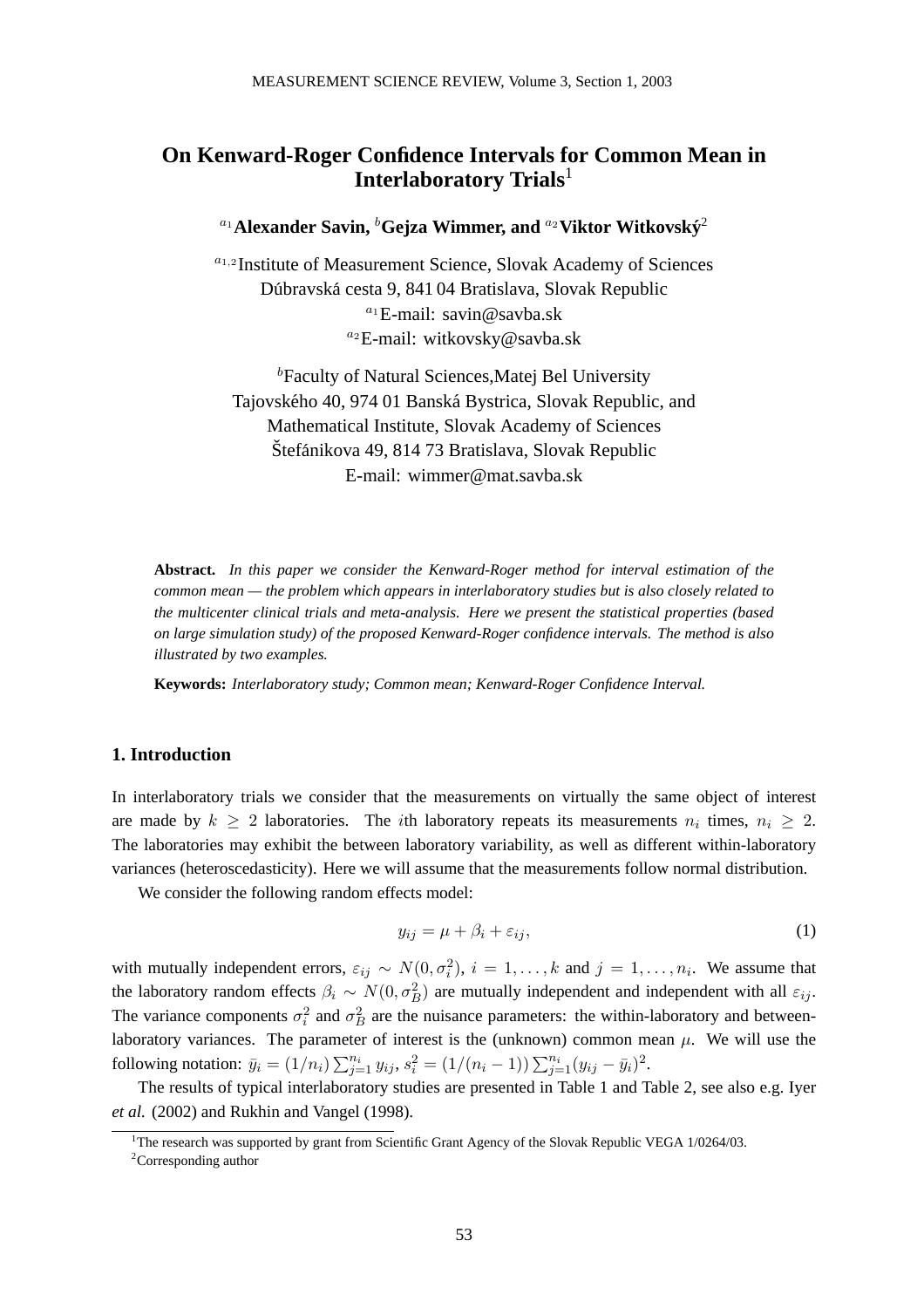|     |             |         | Method |     | $\bar{y}_i$ | $s_i^2$                                | $n_i$ | Method |             | $\bar{y}_i$ | $s_i^2$ | $n_i$ |             |                |       |
|-----|-------------|---------|--------|-----|-------------|----------------------------------------|-------|--------|-------------|-------------|---------|-------|-------------|----------------|-------|
|     |             |         |        | A   | 105.00      | 85.711                                 | 8     |        |             | 109.50      | 2.729   | 14    |             |                |       |
|     |             |         |        | B   | 109.75      | 20.748                                 | 12    |        | D           | 113.25      | 33.640  | 8     |             |                |       |
|     |             |         |        |     |             | Table 2. Arsenic in Oyster Tissue Data |       |        |             |             |         |       |             |                |       |
| Lab | $\bar{y}_i$ | $s_i^2$ | $n_i$  | Lab | $\bar{y}_i$ | $s_i^2$                                | $n_i$ | Lab    | $\bar{y}_i$ | $s_i^2$     | $n_i$   | Lab   | $\bar{y}_i$ | $\sqrt{s_i^2}$ | $n_i$ |
|     | 9.78        | 0.30    | 5      | 8   | 12.88       | 0.29                                   | 5     | 15     | 13.48       | 0.47        | 5       | 22    | 13.98       | 0.80           | 5     |
| 2   | 10.18       | 0.46    | 5      | 9   | 12.96       | 0.52                                   | 5     | 16     | 13.55       | 0.06        | 5       | 23    | 14.22       | 0.88           | 5     |
| 3   | 10.35       | 0.04    | 2      | 10  | 13.00       | 0.86                                   | 5     | 17     | 13.61       | 0.36        | 5       | 24    | 14.60       | 0.43           | 5     |
| 4   | 11.60       | 0.78    | 5      | 11  | 13.08       | 0.43                                   | 5     | 18     | 13.78       | 0.61        | 5       | 25    | 14.68       | 0.33           | 5     |
| 5   | 12.01       | 2.62    | 5      | 12  | 13.30       | 0.16                                   | 5     | 19     | 13.82       | 0.33        | 5       | 26    | 15.00       | 0.71           | 5     |
| 6   | 12.26       | 0.83    | 5      | 13  | 13.46       | 0.21                                   | 5     | 20     | 13.86       | 0.28        | 5       | 27    | 15.08       | 0.18           | 5     |
|     | 12.88       | 0.59    | 5      | 14  | 13.48       | 0.41                                   | 5     | 21     | 13.94       | 0.15        | 5       | 28    | 15.48       | 1.64           | 5     |

Table 1. Selenium in Non-fat Milk Powder Data

If the variance components  $\sigma_B^2$  and  $\sigma_i^2$  would be known the optimal estimator for the unknown common mean  $\mu$  would be the generalized least squares estimator (GLS estimator) which is under given assumptions MVUE — minimum variance unbiased estimator, that is

$$
\hat{\mu}_{GLS} = \frac{\sum_{i=1}^{k} w_i \bar{y}_i}{\sum_{i=1}^{k} w_i},
$$
\n(2)

where  $w_i = 1 / Var(\bar{y}_i)$  with  $Var(\bar{y}_i) = \sigma_B^2 + \sigma_i^2 / n_i$ . The exact distribution of the estimator is known:  $\hat{\mu}_{GLS} \sim N(\mu, 1/\sum w_i)$ . From that the standard statistical inference on  $\mu$  could be performed.

If the variance components are unknown the feasible estimator, typically considered in applications, is that given in (2) with the unknown variance components (consistently) estimated. However, it was demonstrated that the variance of the estimator of the common mean is underestimated by the plug-in statistic leading to too narrow confidence intervals.

The problem considered here is not new and the literature goes back to Cochran (1937). Currently, the problem was studied in details by Rukhin and Vangel (1998), Rukhin, Biggerstaff, and Vangel (2000), Iyer, Wang, and Mathew (2002), and Witkovsky´ and Wimmer (2003).

In this paper we suggest to use a general purpose method for small sample inference for fixed effects in mixed effects models based on restricted maximum likelihood (REML) suggested by Kenward and Roger (1997) and based on the results by Harville and his co-workers, see e.g. Kackar and Harville (1984), Harville and Jeske (1992). Kenward and Roger proposed to use an adjusted  $F$ -statistic (in our problem it reduces to the t-statistic) that reduces small sample bias. Its distribution is approximated by  $F$ -distribution ( $t$ -distribution) with estimated approximate denominator degrees of freedom (DDF). The method could be easily implemented following the calculations detailed by Kenward and Roger (1997). The method was implemented in commercial statistical packages, and hence, it is widely available for applications.

The statistical properties (the empirical coverage probabilities) of the *Kenward-Roger confidence intervals* derived based on large simulation study could be compared with the properties of the other known methods, like e.g. the method suggested in Iyer *et al.* (2002) or in Rukhin and Vangel (1998).

#### **2. Simulation study**

In our simulation study we have examined the coverage probabilities of the Kenward-Roger confidence intervals for the common mean  $\mu$  in model (1). The design of the simulation study is similar to that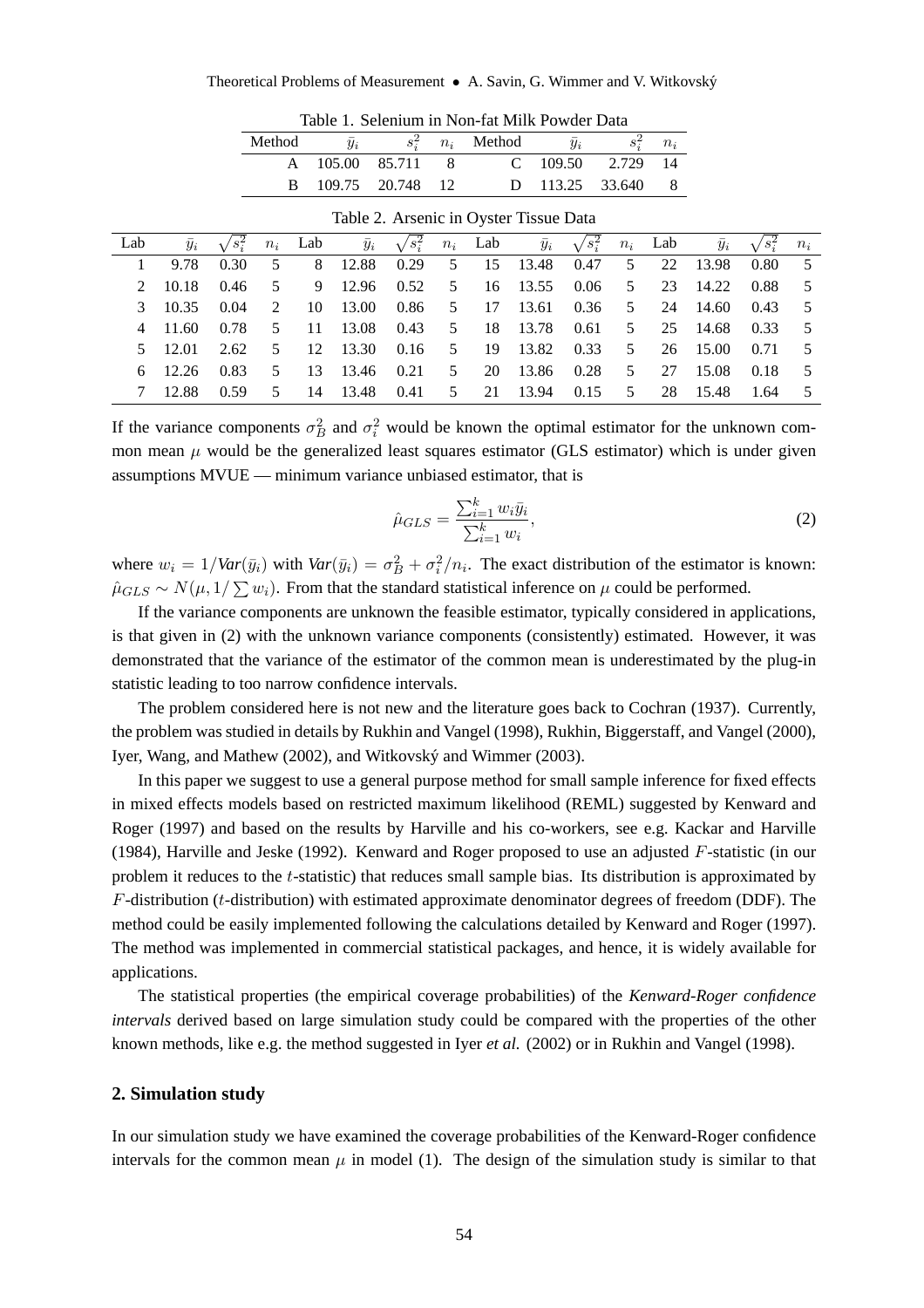

Figure 1: The empirical coverage probabilities of the 95% Kenward-Roger confidence intervals based on 10,000 Monte Carlo runs for each specific design. Here we use the symbol  $\bigtriangledown$  for designs with  $\sigma_k^2 = 1$ ,  $\Box$  for designs with  $\sigma_k^2 = 2$ ,  $\diamond$  for designs with  $\sigma_k^2 = 3$ , and  $\bigcirc$  for designs with  $\sigma_k^2 = 4$ .

presented in Iyer *et al.* (2002).

Assuming that model (1) is true, we have used the following values of the unknown parameters in the simulation study:  $\mu = 0, k \in \{21, 11, 5, 2\}$ . Given k, four patterns of  $n_i$  were used:  $n_i =$  $\{2, 10, 2, 10, \ldots\}, i = 1, \ldots, k$ , further  $n_i = 2$  for all  $i = 1, \ldots, k$ ,  $n_i = 10$  for all i and  $n_i = 30$  for all *i*. The within laboratory variances were equally spaced values of  $\{\sigma_1^2, \ldots, \sigma_k^2\}$ , where  $\sigma_1^2 = 1$  and  $\sigma_k^2 \in \{1, 2, 3, 4\}$ . The values for  $\sigma_B^2$  were taken to be  $\{0, 1/4, 1/2, 1, (1 + \sigma_k^2)/2, \sigma_k^2, 2\sigma_k^2, 4\sigma_k^2\}$ .

For each combination of parameters, 10,000 independent realizations of  $\bar{y}_1, \ldots, \bar{y}_k$  and  $s_1^2, \ldots, s_k^2$ were generated and the 95% Kenward-Roger confidence interval for  $\mu$  was calculated. The relative frequency of cases such that the Kenward-Roger confidence interval contained the true value  $\mu = 0$  was recorded and plotted in Figure 1.

The presented simulation study was performed by using our own MATLAB algorithm, developed for computing the Kenward-Roger confidence intervals for the common mean. In our calculations, we have used the inverse of the Fisher information matrix as an estimate of the covariance matrix of the variance components estimators, as suggested by Kenward and Roger (1997). In the case when the calculated denominator degrees of freedom, the DDF, was less than 1 we have used DDF=1. Further, if REML